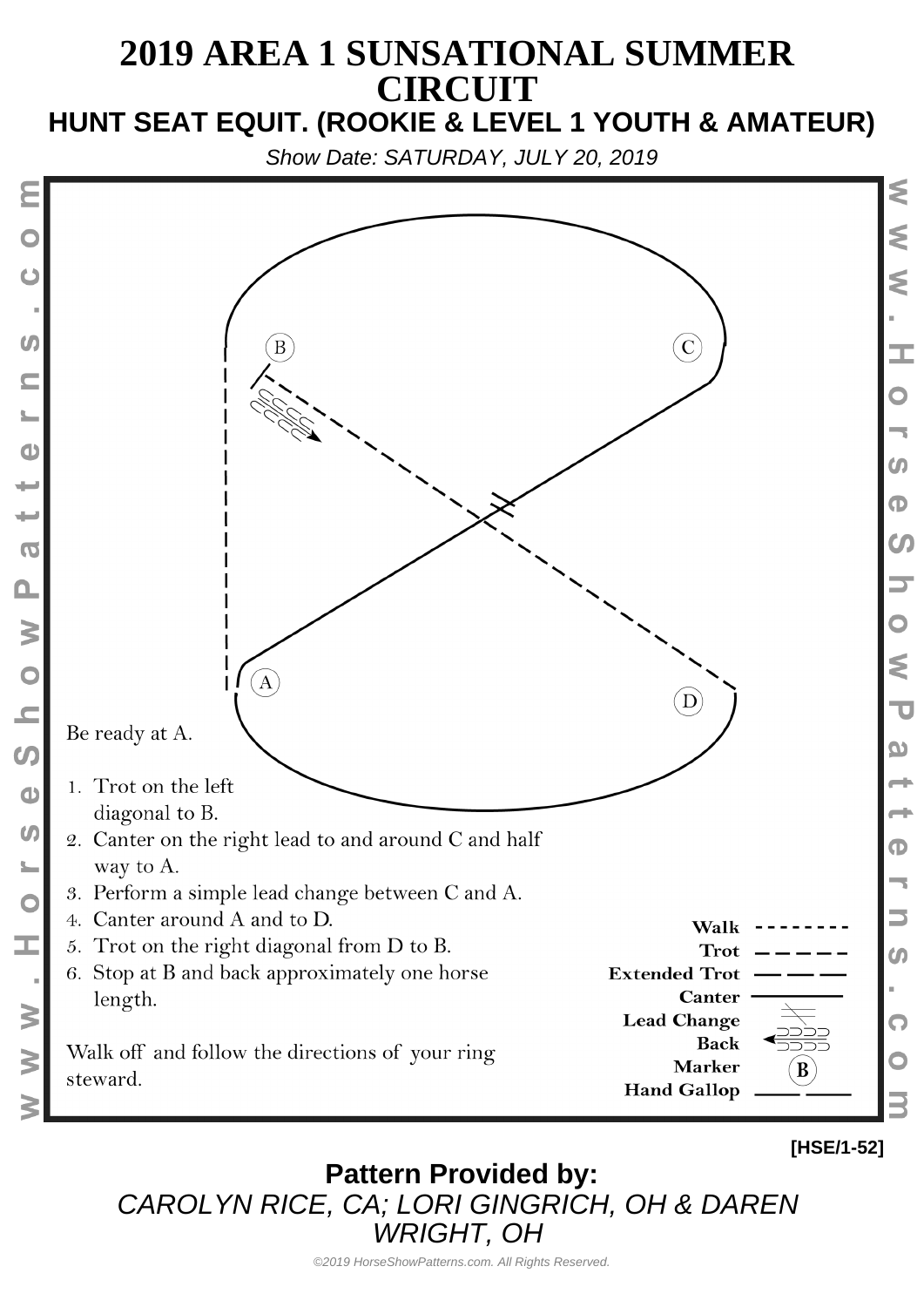#### **2019 AREA 1 SUNSATIONAL SUMMER CIRCUIT HUNT SEAT EQUIT. (YOUTH ALL AGES, AMATEUR & SELECT)**

Show Date: SATURDAY, JULY 20, 2019



**Pattern Provided by:** CAROLYN RICE, CA; LORI GINGRICH, OH & DAREN WRIGHT, OH

©2019 HorseShowPatterns.com. All Rights Reserved.

**[HSE/2-52]**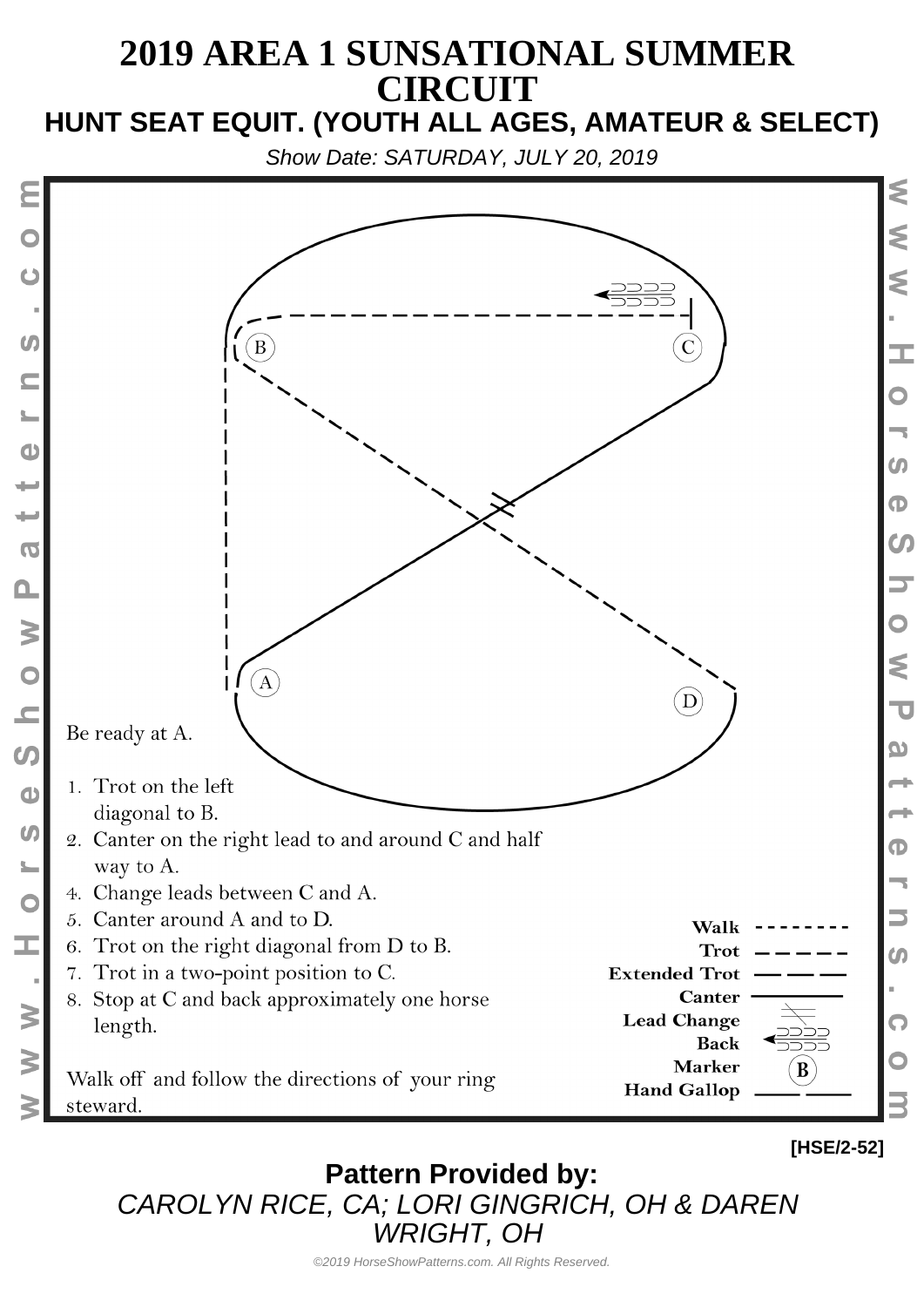# **2019 AREA 1 SUNSATIONAL SUMMER CIRCUIT**

# **HUNT SEAT EQUIT. (LEVEL 1 WALK TROT YOUTH & AMATEUR)**

Show Date: SATURDAY, JULY 20, 2019



Be ready at A.

 $\boldsymbol{u}$ 

 $\mathbf{d}$ 

 $\overline{O}$ 

 $\mathbf{\Omega}$ 

 $\geq$ 

 $\overline{C}$ 

 $\overline{\phantom{a}}$ 

 $\Omega$ 

 $\bigcirc$ 

 $\boldsymbol{\omega}$ 

C

Ī.

 $\geq$ 

 $\geq$ 

- 1. Walk  $1/2$  way to B.
- 2. Posting trot on the left diagonal to B.
- 3. Sitting trot to C.
- 4. Posting trot on the right diagonal to D.
- 5. Halt at D and back approximately one horse length.

Exit at a sitting trot.





**[HSE/WT-24]**

**Pattern Provided by:** CAROLYN RICE, CA; LORI GINGRICH, OH & DAREN WRIGHT, OH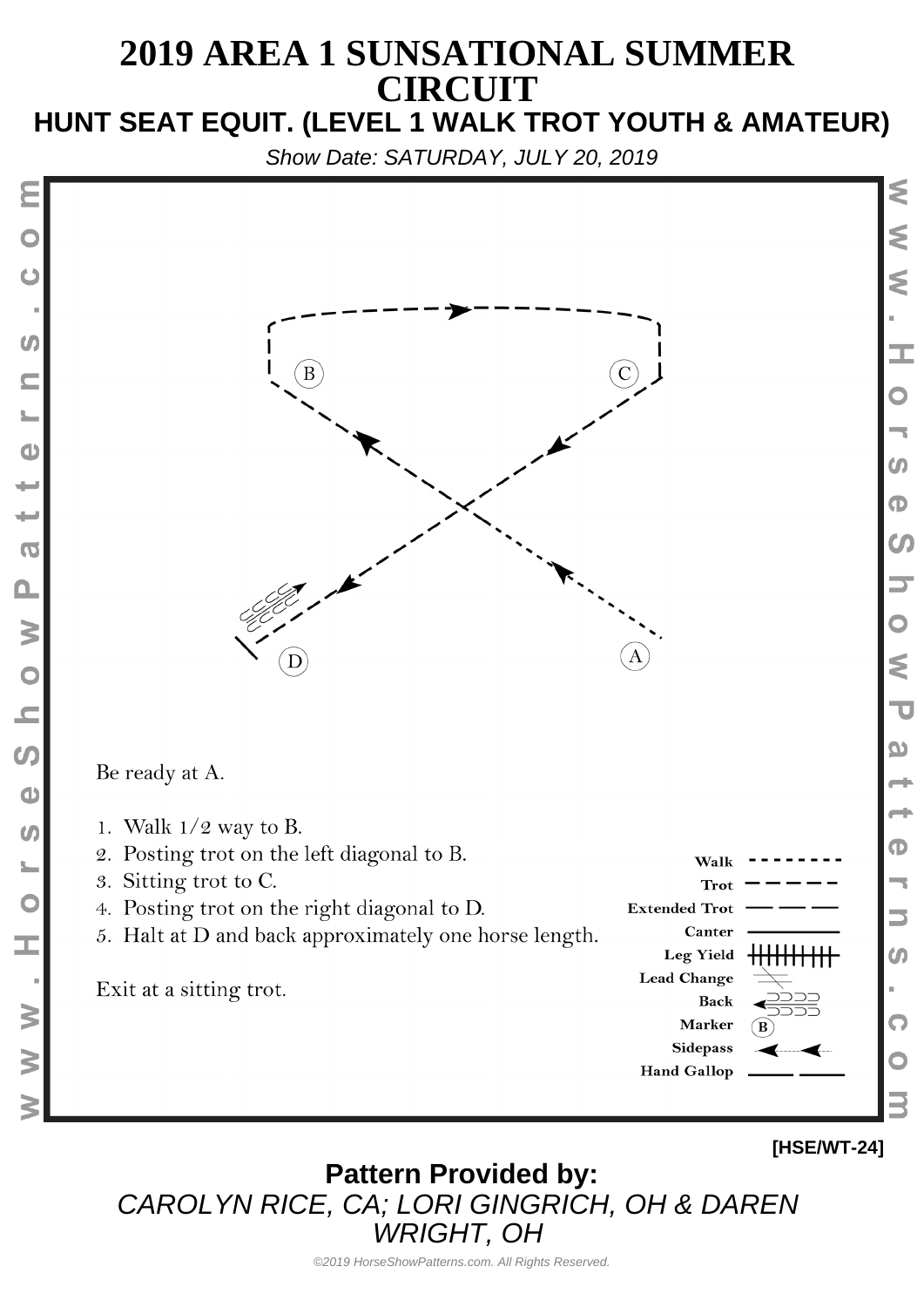#### **2019 AREA 1 SUNSATIONAL SUMMER CIRCUIT SHOWMANSHIP (ROOKIE & LEVEL 1 YOUTH & AMATEUR)**

Show Date: SATURDAY, JULY 20, 2019



**Pattern Provided by:** CAROLYN RICE, CA; LORI GINGRICH, OH & DAREN WRIGHT, OH

**[S/1-33]**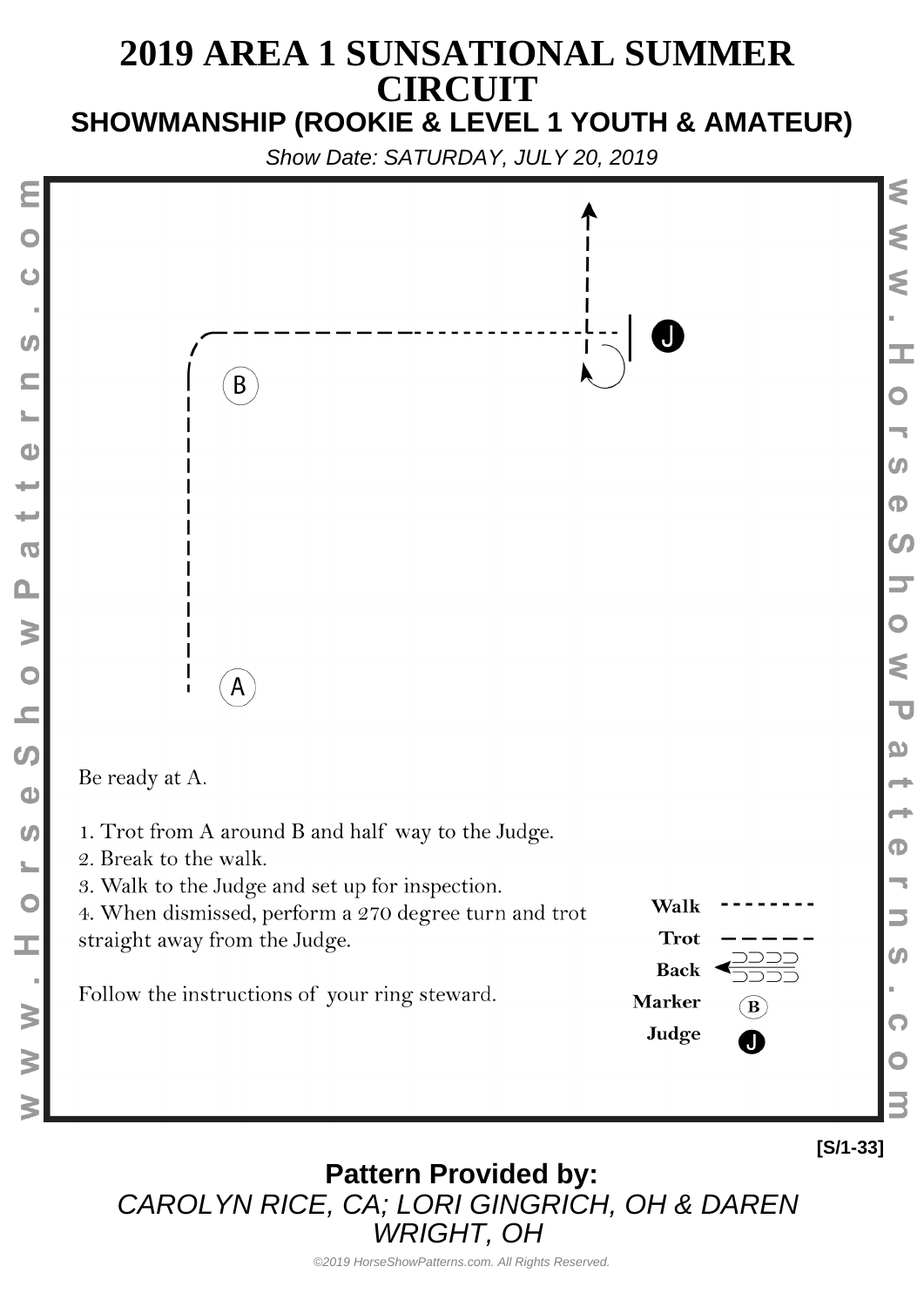#### **2019 AREA 1 SUNSATIONAL SUMMER CIRCUIT SHOWMANSHIP (YOUTH ALL AGES, AMATEUR & SELECT)**

Show Date: SATURDAY, JULY 20, 2019



⋚

**Pattern Provided by:** CAROLYN RICE, CA; LORI GINGRICH, OH & DAREN WRIGHT, OH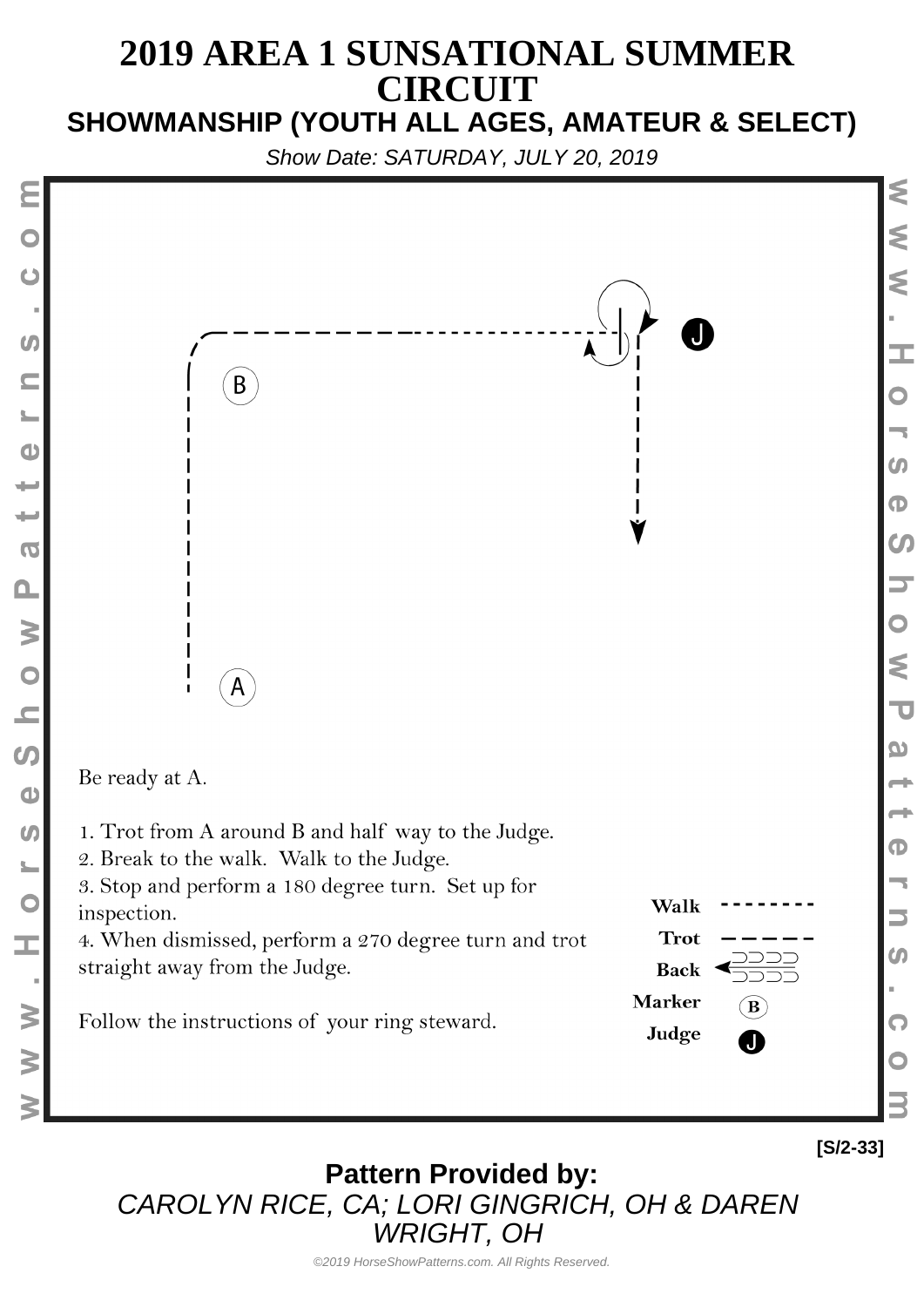## **2019 AREA 1 SUNSATIONAL SUMMER CIRCUIT SHOWMANSHIP (SMALL FRY)**

Show Date: SATURDAY, JULY 20, 2019



**Pattern Provided by:** CAROLYN RICE, CA; LORI GINGRICH, OH & DAREN WRIGHT, OH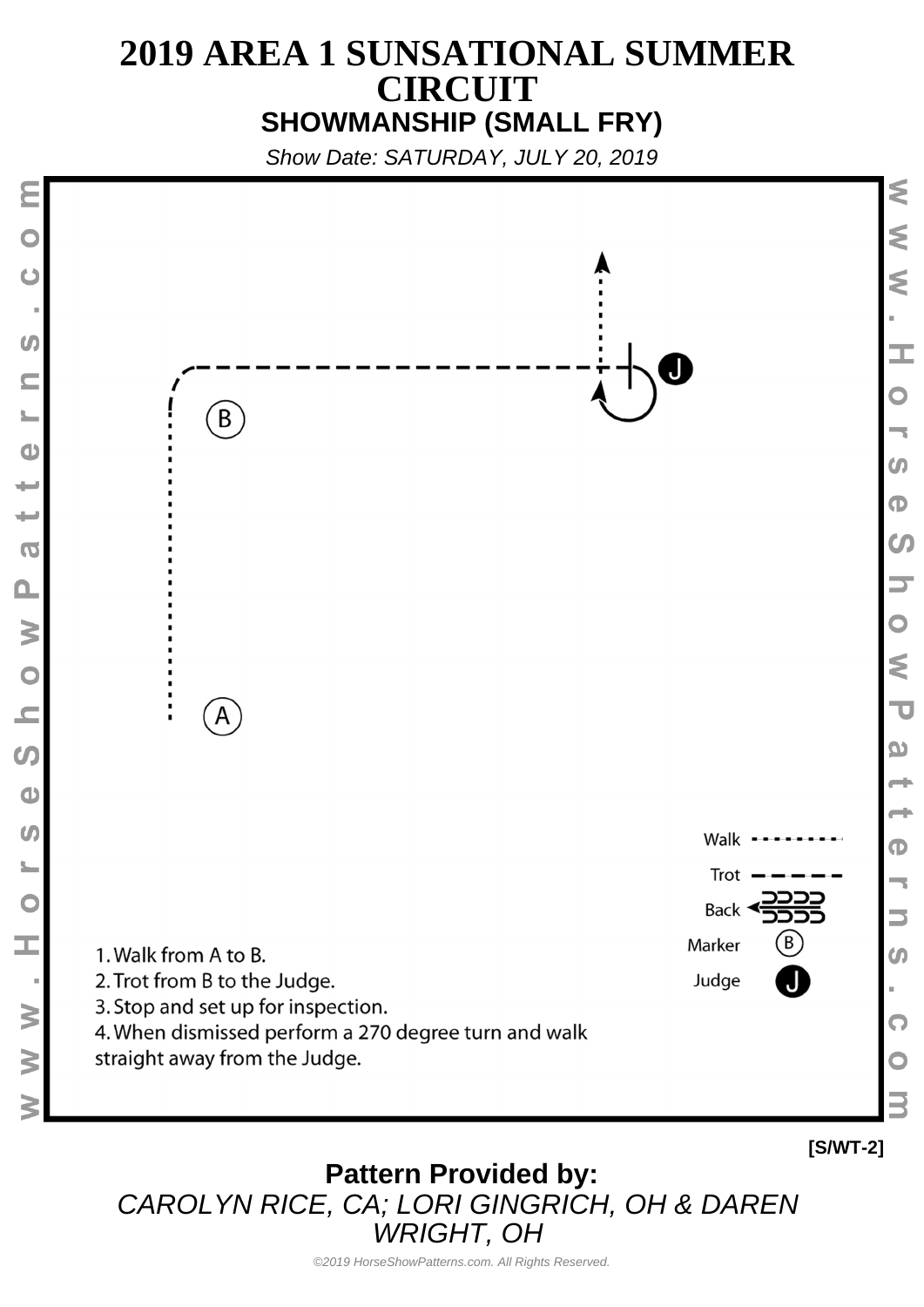### **2019 AREA 1 SUNSATIONAL SUMMER CIRCUIT WESTERN RIDING (ROOKIE & LEVEL 1 OPEN, YOUTH & AMATEUR)**

Show Date: SATURDAY, JULY 20, 2019



- 1. Walk at least 15' & jog over log.
- 2. Transition to left lead and lope around end.
- 3. First line change.

Ò

 $\boldsymbol{C}$ 

 $\bullet$ 

است

پ

 $\overline{O}$ 

 $\mathbf{\Omega}$ 

 $\geq$ 

 $\circ$ 

 $\overline{\phantom{0}}$ 

 $\boldsymbol{\omega}$ 

 $\bullet$ 

 $\boldsymbol{\omega}$ 

C

ш,

 $\geq$ 

 $\geq$ 

- 4. Second line change. Lope around end of arena
- 5. First crossing change.
- 6. Second crossing change.
- 7. Lope over log.
- 8. Third crossing change.
- 9. Fourth crossing change.
- 10. Lope up the center, stop and back.

**[WR/GP-1]**

⋚

₹

Ś

I.

m

 $\mathbf \Phi$ 

 $\boldsymbol{\omega}$ 

⋚

 $\overline{\mathbf{U}}$ 

യ

Œ

m

Q

**Pattern Provided by:** CAROLYN RICE, CA; LORI GINGRICH, OH & DAREN WRIGHT, OH